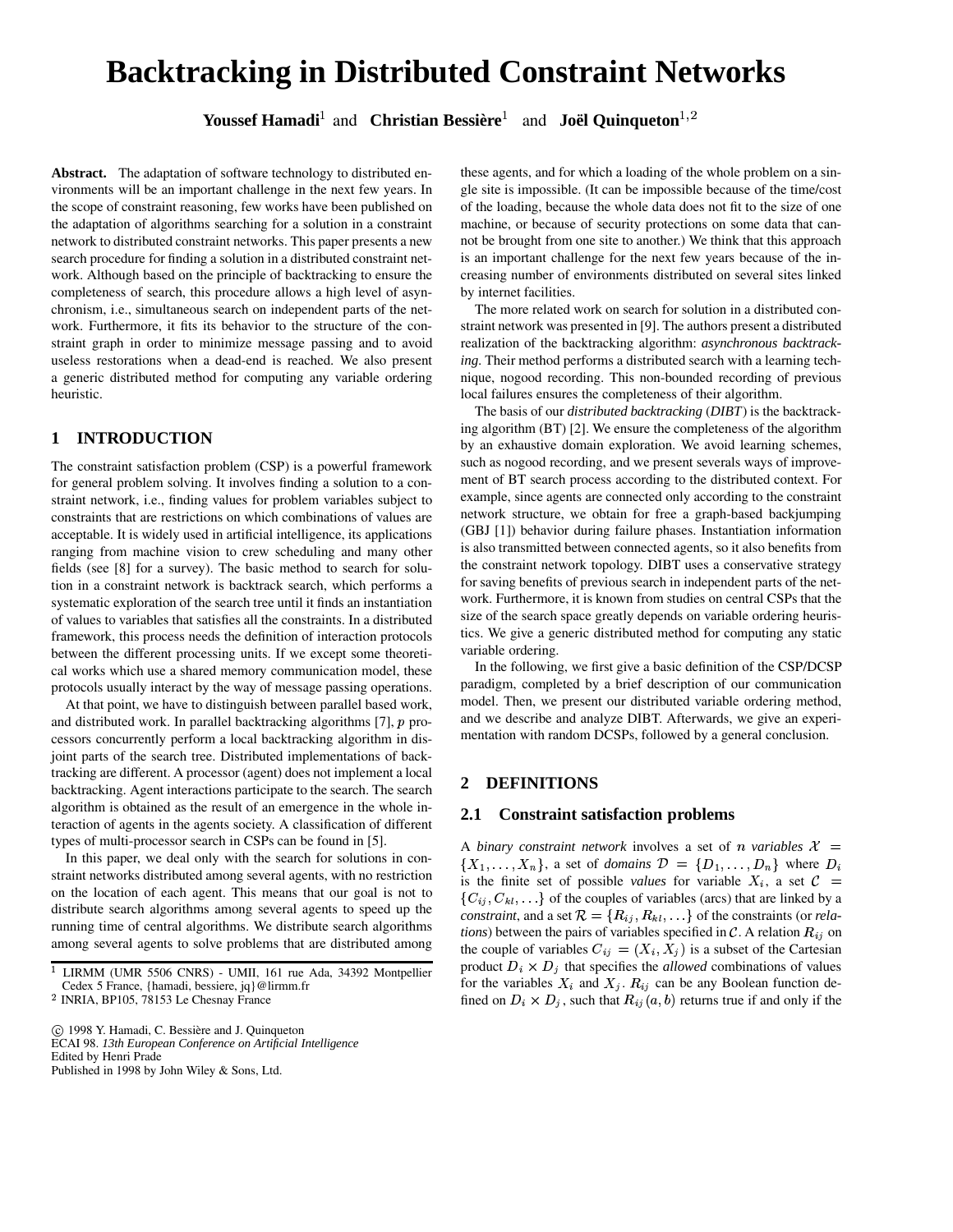pair  $(a, b)$  is allowed for  $(X_i, X_j)$ . Asking for the value of  $R_{ij}(a, b)$  or is called a *constraint check*.

 $G = (\mathcal{X}, \mathcal{C})$  is called the *constraint* graph associated to the network  $(X, \mathcal{D}, \mathcal{C}, \mathcal{R})$ .

A *solution* to a constraint network is an instantiation of the variables such that all the constraints are satisfied.

The *constraint satisfaction problem* (*CSP*) involves finding a solution in a constraint network.

### **2.2 Distributed constraint satisfaction problems**

A *distributed constraint network*  $(\mathcal{X}, \mathcal{D}, \mathcal{C}, \mathcal{R}, \mathcal{A})$  is a constraint network (binary in our case), in which variables and constraints are distributed among a set  $\{Agent_1, \ldots, Agent_m\}$  of  $m$  autonomous processes called *agents*. Each agent  $Agent_k$  "owns" a subset  $A_k$  of the variables in X in such a way that  $A = \{A_1, \ldots, A_m\}$  is a partition of X. The domain  $D_i$  (resp.  $D_j$ ), the arc  $C_{ij}$  (resp.  $C_{ji}$ ) and its associated relation  $R_{ij}$  (resp.  $R_{ji}$ ) belong to the agent owning  $X_i$ (resp.  $(X_j)^3$ . In the present work, we limit our attention to the extreme case, where there are  $n$  agents, each only owning one variable, so that  $A = \mathcal{X}$ . Thus, in the following,  $Agent_i$  will refer to the agent owning variable  $X_i$ . The graph of *acquaintances* in the multi-agents society matches the constraint graph. So, for an agent  $Agent_i$ ,  $\Gamma$  is the set of its acquaintances, namely the set of all the agents  $Agent_i$   $\mathbf{A}$ such that  $X_i$  shares a constraint with  $X_i$ .

The *distributed* CSP (*DCSP*) involves finding a solution in a distributed constraint network.

For a DCSP, we assume the following communication model [10]. Agents communicate by sending messages. An agent can send messages to other agents if and only if it knows their address in the network (i.e., they belong to its acquaintances). . The delay in delivering messages is finite. For the transmission between any pair of agents, messages are received in the order in which they are sent. Agents use the following primitives to achieve *message passing* operations:

- $sendMsg(det, "m")$  sends message m to the agents in  $dest$ .
- $getMsg()$  returns the first unread message available.

### **3 DISTRIBUTED BACKTRACKING**

BT is a general complete resolution technique. Given a variable and value ordering, it generates successive instantiations of the problem variables. It tries to extend a partial instantiation by taking the next variable in the ordering and by assigning it a value consistent with previously assigned variables. If no value can be found for the considered variable, the algorithm backtracks. In the basic BT scheme, it goes back to the previous variable in the ordering and changes its value. In some refined backtracking schemes, the algorithm jumps back to the origin of the failure.

Our framework is totally asynchronous but we need an ordering between the agents to apply the backtracking scheme which ensures completeness. Hence, we must find a partial ordering between agents, which will be followed by variable instantiations, and we must complete this partial ordering to a total one for guiding the backtrack steps. Since we have no restriction on the ordering which can be used, it will be worthwhile to use an ordering that fits the constraint graph topology. As in central constraint satisfaction it can reduce the search space, and more, it can significantly reduce message passing. *Asynchronous backtracking* [9] uses the lexicographic ordering of agent tags to avoid infinite processing loops. This ordering does not take advantage of the initial features of the problem.

### **3.1 A generic method for distributed variable ordering**

The size of the search space is highly dependent on user's specific heuristic choices such as variable ordering. Usually these heuristics take advantage of knowledge about the variable (domain size) and/or about the variable neighborhood (degree). In this section, we present a generic method for a distributed computation of any static variable ordering in our DCSP framework.

In our system, each agent locally computes its position in the ordering according to the chosen heuristic. Concretely, each agent determines the sets  $\Gamma^+$  and  $\Gamma^-$ , respectively *children* and parent acquaintances, w.r.t. an evaluation function  $f$  and a comparison operator  $op$  which totally define the heuristic chosen. This is done in the lines 1 to 2 of Algorithm 1. Notice that the evaluation function  $f$  can involve some communication between the agents. To avoid a complex communication behavior, it is better to use heuristics for which the associated function  $f$  involves only local communications between neighbor agents. This is the case for the *max-degree* heuristic.

### **Algorithm 1: Distributed variable ordering**

% executed by each agent (self); **in:**  $f$  defined on  $\Gamma$ ,  $op$  a comparison operator; **out:** split of  $\Gamma$  into  $\Gamma^+$  and  $\Gamma^-$ , ordering of  $\Gamma^-$ ; **begin**  $\% \Gamma$  split;  $1 \quad \Gamma^+ \leftarrow \emptyset; \Gamma^- \leftarrow \emptyset;$ **for each**  $Agent_i \in \Gamma$  **do if**  $(f(Agent_j)$  op  $f(\text{self})$  then  $\Gamma^+ \leftarrow \Gamma^+ \cup \{Agent_j\};$ **2 else**  $\Gamma^- \leftarrow \Gamma^- \cup \{Agent_i\};$  $% \Gamma^-$  ordering; **3**  $\mid$  max  $\leftarrow$  0;  ${\bf for}\ (i=0; i<|\Gamma^+|;i++) \ {\bf do}$  $m \leftarrow getMsg();$ **if**  $(m = value: v; from: j)$  then  $\iint (max < v)$  then  $max \leftarrow v$ ;  $max + +$  $sendMsg(\Gamma^-$ , "**value**: $max$ ; **from**:self");  $sendMsg(\Gamma^+, \text{``position:} max; \textbf{from:} self");$  ${\bf for}\ (i=0;i<|\Gamma^-|;i++) \ {\bf do}$  $m \leftarrow getMsg();$  $\iint$  **if**  $(m = position : p; from : j)$  then  $Level[j] \leftarrow p;$ **4** Rearrange  $\Gamma^-$  according to Level[]; **end**

After performing this phase, agents know their *children*  $(\Gamma^{-})$  and *parents*  $(\Gamma^+)$  acquaintances. During the search, they will send instantiation value to children, and in case of dead-end, they will backtrack to the *first* agent in  $\Gamma^-$ . So, we need an ordering on  $\Gamma^-$ . This is the second part of Algorithm 1 (lines 3 to 4). Agents without children state that they are at level one, and they communicate this information to their acquaintances. Other agents take the maximum level value received from children, add one to this value, and send this information to their acquaintances. Now, with this new environmental information, each agent rearranges the agents in its local  $\Gamma^-$  set by increasing level. Ties are broken with agent tags.

Figure 1 gives an illustration of this distributed processing for the *max-degree* variable ordering heuristic. On the left side of the figure a constraint graph is represented. For achieving the max-degree heuristic, Algorithm 1 must be called by each agent with the function  $f(Agent_i) = |\Gamma_i|$  (where  $\Gamma_i$  is the set of acquaintances of

<sup>&</sup>lt;sup>3</sup> We suppose that the constraint network is such that  $(X, \mathcal{C})$  is a symmetric graph.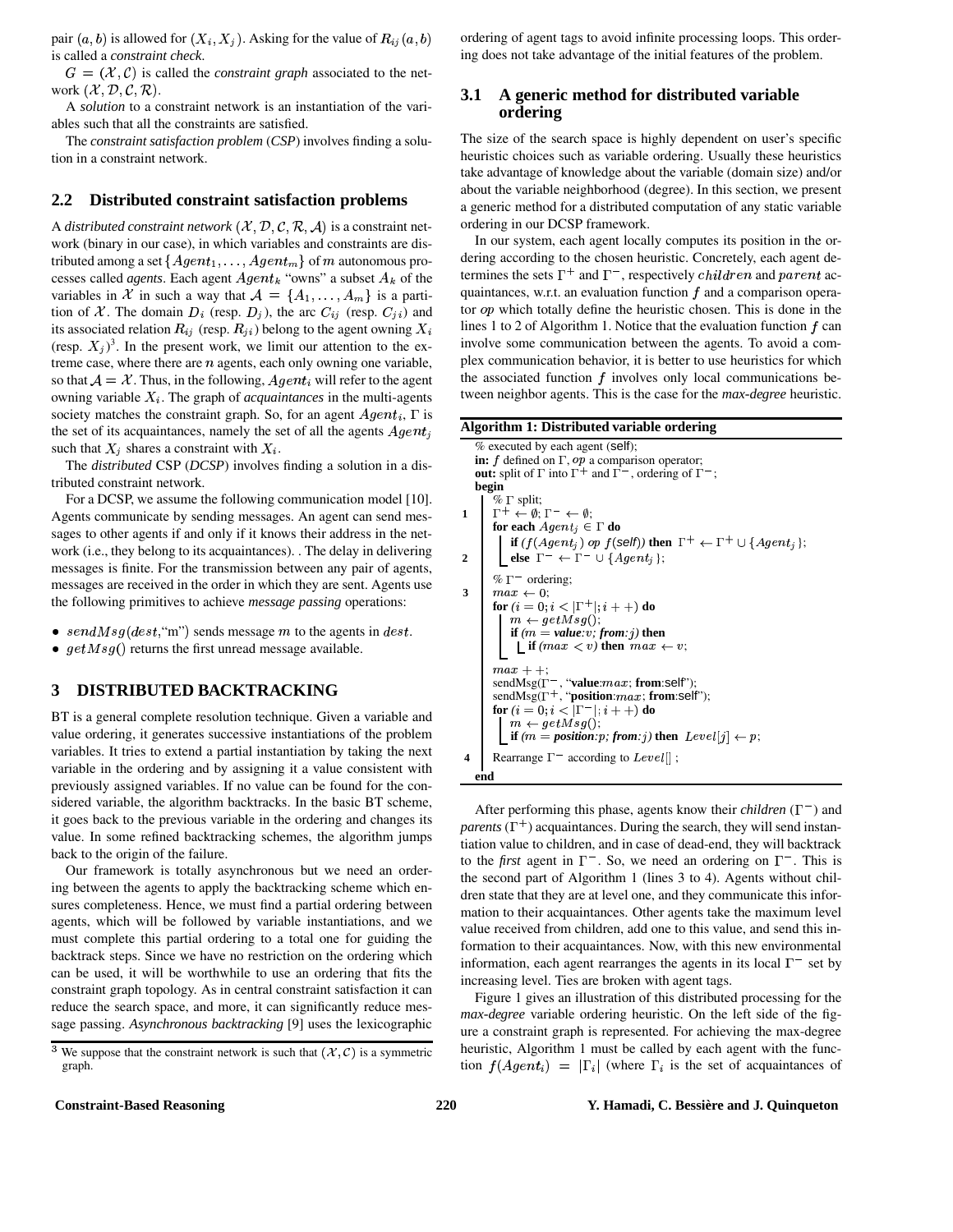

**Figure 1.** Distributed variable ordering

*Agent<sub>i</sub>*) and the comparison operator  $op =' <'$ . In case of ties, this operator can break them with agent tags. (For a *dom/deg* ordering,  $f(Agent_i) = |D_i|/|\Gamma_i|$ ,  $op =' >'.$ ) Once Algorithm 1 has been applied, the static variable ordering obtained is the one presented on the right side of Fig. 1. Arrows follow the ordering relation, which represents the instantiation transmission order of the search procedure. The ordering of the sets  $\Gamma^-$ , which will be used after each dead-end, is as follows:

- Agent<sub>1</sub>,  $\Gamma^{-} = \emptyset$
- $Agent_2$ ,  $Agent_5$ ,  $\Gamma^- = \{Agent_1\}$
- Agent<sub>3</sub>, Agent<sub>4</sub>,  $\Gamma^- = \{Agent_2, Agent_1\}$
- $Agent_6, \Gamma^- = \{Agent_5, Agent_1\}$

Several observations can be made on this new ordering technique. If the evaluation function is well chosen, each agent can perform the ordering algorithm locally, with a constant number of messages with each of its acquaintances. In the resulting ordering, agents at the same level are independent. They do not share any constraint, so they can perform parallel computations at the same time. This point is very important since it leads to a good parallelization feature. Agents in the highest level (top of the hierarchy) are local optima in the constraint graph according to the heuristic.

### **3.2 Algorithm**

The global scheme of the search process is the following (see algorithm 2). Each agent instantiates its variable with respect to its parent constraints. After instantiation, the agent informs its children of its chosen value (message content starting by "**infoVal**"). If no value satisfies the constraints with the agents in  $\Gamma^-$ , a backtrack message is sent to the nearest parent (message content starting by "**btSet**"). Since backtrack occurs between connected variables, it is a graph based backtrack. This message (line 4) includes the local ordered set  $\Gamma$ <sup>-</sup> of parent acquaintances, their level positions and agent beliefs about their values. The receiver of the backtrack message, first checks the validity of the message by comparing its current value with the one reported for it in the message (line 6). In case of different values, this means that the sender has not yet received information about the receiver last value, so backtrack decision could be obsolete. If the comparison matches, and if the agent cannot take a different value, it backtracks. It sends a backtrack message to the nearest agent in the ordered set union of  $\Gamma^-$  and the sender set (line 9). This new set is attached to the message with related values and level positions of agents for ensuring continuity of graph based backjumping.

Termination occurs when agents are instantiated and wait for a message or when a source agent finds an empty backtrack set (line 8). In the last case, the problem has no solution. A message  $noSolution$ is sent to a *system agent*. This agent stops the distributed computation by broadcasting a *stop* message in the whole multi-agent system. This system agent executes a global state detection algorithm [4]. Global satisfaction occurs when agents instantiated according to parent constraints are waiting for a message (line 2) and when no message transits in the communication network.

DIBT uses the following structures and methods:

- self is the agent running the algorithm,  $D_{self}$  is its domain, and  $myValue$  its current value.
- $\bullet$  value[] stores parent acquaintances values.
- first $(S)$  returns the first element of an ordered set S. With our application, returns the nearest agent in  $S$ .
- $getValue$ (type),
	- $-$  if  $type='info'$ , returns the first value in  $D_{self}$  compatible with agents in  $\Gamma^-$ , starting at  $myValue^4$ .
	- $-$  if *type*='bt', returns the first value after  $myValue$  in  $D_{self}$ compatible with agents in  $\Gamma^-$ .
- $merge(s1,s2)$  takes two ordered sets and returns their ordered union.

**Algorithm 2: Distributed backtracking**



<sup>&</sup>lt;sup>4</sup> The search for a new compatible value starts from the current value for keeping the maximum of previous work. For ensuring completeness, the values that are before  $myValue$  in  $D_{self}$  are put at the end of  $D_{self}$ .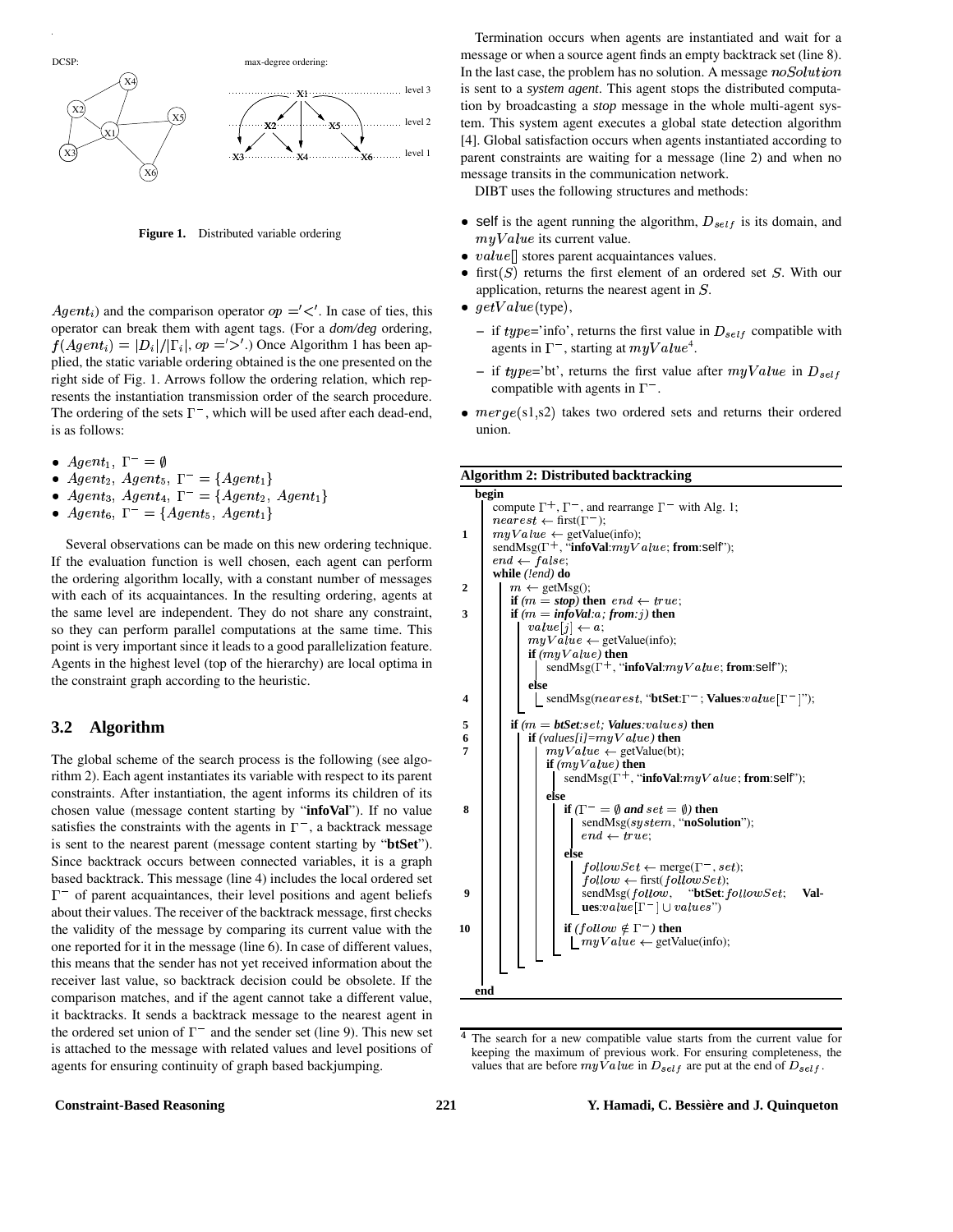### **3.3 Analysis**

We present here the important features of DIBT. They improve graph based backjumping in several ways.

- We use an 'intelligent' instantiation scheme:
- Central  $GBJ$  uses the constraint graph for backtracking to the origin of the failure. Our system naturally does the same. But the central method successively instantiates variables even when they are independent (i.e., not linked by a constraint). With our method, two variables have a direct instantiation precedence order (from parent to child) only if they are connected. Therefore, successive instantiations are always constraint dependent.
- Our system preserves previous work:

When an **infoVal** message occurs at  $Agent_i, getValue$  tests if the current value  $myValue$  satisfies the constraint with the sender before trying another value in  $D_i$ . If it does, no change occurs, and more importantly, no changes are reported to children, so the maximum of previous work is kept.

• Inherent dynamic feature:

At the beginning, agents do not know their parent values. Nevertheless, they are instantiated in line 1. When an agent does not know the instantiation of one parent, it does not consider the related constraint (function  $getValue()$ ). During the search, acquaintances values are stored in  $value$  and instantiations of agent variables are changed according to acquaintances known values. This point is important in our asynchronous system. In fact, constraints 'appear' with related values.

Repair-like technique:

Initially, the whole system gets initial parallel instantiation of variables (line 1). During concurrent resolution, agents revise their selected value according to their environment. So, the system starts with a global instantiation of the problem variables and performs local repairs on different parts of the instantiation. Its looks like classical repair methods [6], but here, it is parallelized and complete.

**Correctness of DIBT** For a complete proof of the algorithm, the following points must be considered. Whatever is the variable ordering heuristic, the directed graph induced by the  $\Gamma$  sets given by Algorithm 1 has no circuit. Thus, a backtrack (resp. instantiation) step from an agent cannot lead to an incoming **bt** (resp. **infoVal**) message from one of its children (resp. parents). During a backtrack step, only the remaining values are tested for satisfaction, and during incoming **infoVal** messages, the agent reconsiders its whole initial domain. The previous observations associated with finite time message transmission and the correctness of termination detection [4] are the keys of the algorithm correctness.

# **4 EXPERIMENTATIONS**

*Asynchronous backtracking* [9] is the more related work on search for solution in a distributed constraint network. Nevertheless, we do not present a comparison of DIBT with that algorithm. It has indeed several drawbacks that prevent its use on real-world problems. In the worst case, agents record (with duplication) the entire search space. Furthermore, this recorded information must be checked for satisfaction at each new instantiation of a value to a variable. Hence, the cost of an assignment grows according to nogood recording. Finally, even if the original problem is a *binary* one (i.e., involving only binary constraints), nogood storage can add higher arity constraints, which are source of expensive communication, expensive checking, and memory explosion [3, 1].

Our goal in this section is the evaluation of our method in a really distributed environment, when it is implemented with and without the distributed variable ordering algorithm of Section 3.1. We gave a physical processor to each agent in the multi-agents system and a variable to each agent. In real applications, an agent can store several variables, and so, a subnetwork instead of a variable. In this case, the agent satisfaction corresponds to the involved subnetwork consistency. Since our local network has few machines, we solved uniform random DCSPs with only 15 variables and domains of size 5. We fixed the connectivity at 30%. We varied constraint tightness from 10% to 90%. For each tightness, we generated 10 problems. We compared the execution of our distributed method with the *max-degree* variable ordering heuristic to its execution without any heuristic, i.e., *lexicographic* ordering.



**Figure 2.** DCSPs with 15 variables, 5 values per domain, and 30% of connectivity (cpu time)

Figure 2 presents mean time results. The time considered for one instance is the one of the last terminated agent. We see that, as in a central framework, *max-degree* ordering leads to a faster resolution. *max-degree* needs also less constraints checks (Figure 3), and less communication (Figure 4).



**Figure 3.** DCSPs with 15 variables, 5 values per domain, and 30% of connectivity (constraint checks)

### **Constraint-Based Reasoning 222 Y. Hamadi, C. Bessière and J. Quinqueton**